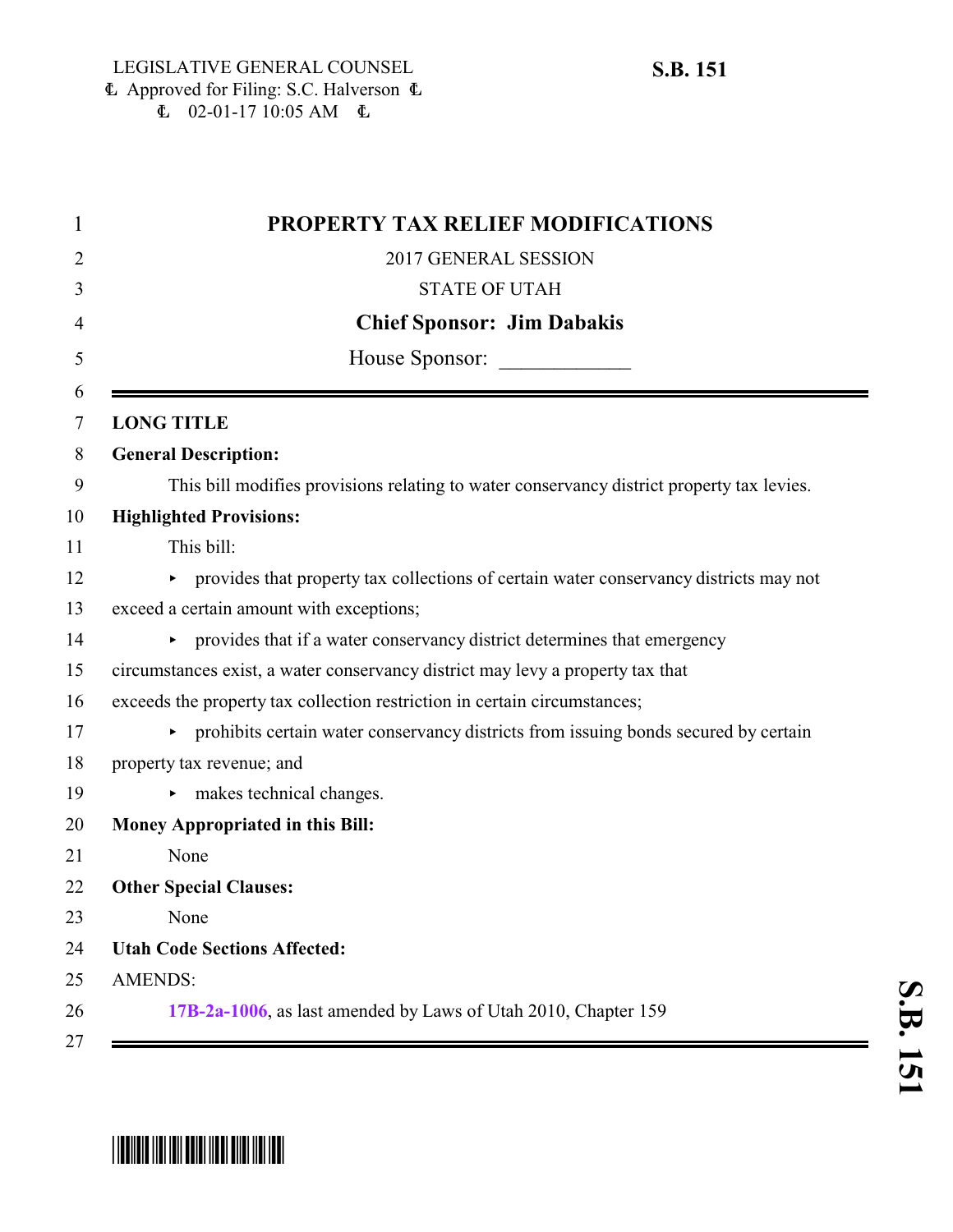<span id="page-1-0"></span>**S.B. 151 02-01-17 10:05 AM**

| 28 | Be it enacted by the Legislature of the state of Utah:                                                  |
|----|---------------------------------------------------------------------------------------------------------|
| 29 | Section 1. Section 17B-2a-1006 is amended to read:                                                      |
| 30 | 17B-2a-1006. Limits on water conservancy district property tax levy -- Additional                       |
| 31 | levy.                                                                                                   |
| 32 | (1) Except as provided in Subsection (2), and subject to $[Subsection]$ Subsections (3)                 |
| 33 | and (4) and Section $17B-2a-1009$ , the property tax levy of a water conservancy district for all       |
| 34 | purposes may not exceed:                                                                                |
| 35 | (a) .0001 per dollar of taxable value of taxable property in the district, before the                   |
| 36 | earliest of:                                                                                            |
| 37 | (i) the planning or design of works;                                                                    |
| 38 | (ii) the acquisition of the site or right-of-way on which the works will be constructed;                |
| 39 | or                                                                                                      |
| 40 | (iii) the commencement of construction of the works; and                                                |
| 41 | (b) .0002 per dollar of taxable value of taxable property in the district, after the earliest           |
| 42 | of the events listed in Subsection $(1)(a)$ .                                                           |
| 43 | (2) Subject to Subsection (3) and Section 17B-2a-1009:                                                  |
| 44 | (a) in a district that contains land located within the Lower Colorado River Basin, the                 |
| 45 | levy after the earliest of the events listed in Subsection $(1)(a)$ may be increased to a maximum       |
| 46 | of .001 per dollar of taxable value of taxable property in the district; and                            |
| 47 | (b) in a district to be served under a contract, water appropriation, water allotment, or               |
| 48 | otherwise by water apportioned by the Colorado River Compact to the Upper Basin, the levy               |
| 49 | after the earliest of the events listed in Subsection $(1)(a)$ may be increased to a maximum of         |
| 50 | .0004 per dollar of taxable value of taxable property.                                                  |
| 51 | (3) [A] Subject to the restriction in Subsection (4), a water conservancy district may                  |
| 52 | impose an additional property tax levy, not to exceed .0001 per dollar of taxable value of              |
| 53 | taxable property in the district, if the additional levy is necessary to provide adequate funds to      |
| 54 | pay maturing bonds or other debts of the district.                                                      |
| 55 | $(4)$ (a) Except as provided in Subsections $(4)(b)$ and $(c)$ , beginning on July 1, 2020,             |
| 56 | property tax collections by a water conservancy district may not exceed 15% of a district's total       |
| 57 | annual revenues according to the district's most recent audited financial statement on record           |
| 58 | with the state auditor if all or part of the district's service area is within a county of the first or |